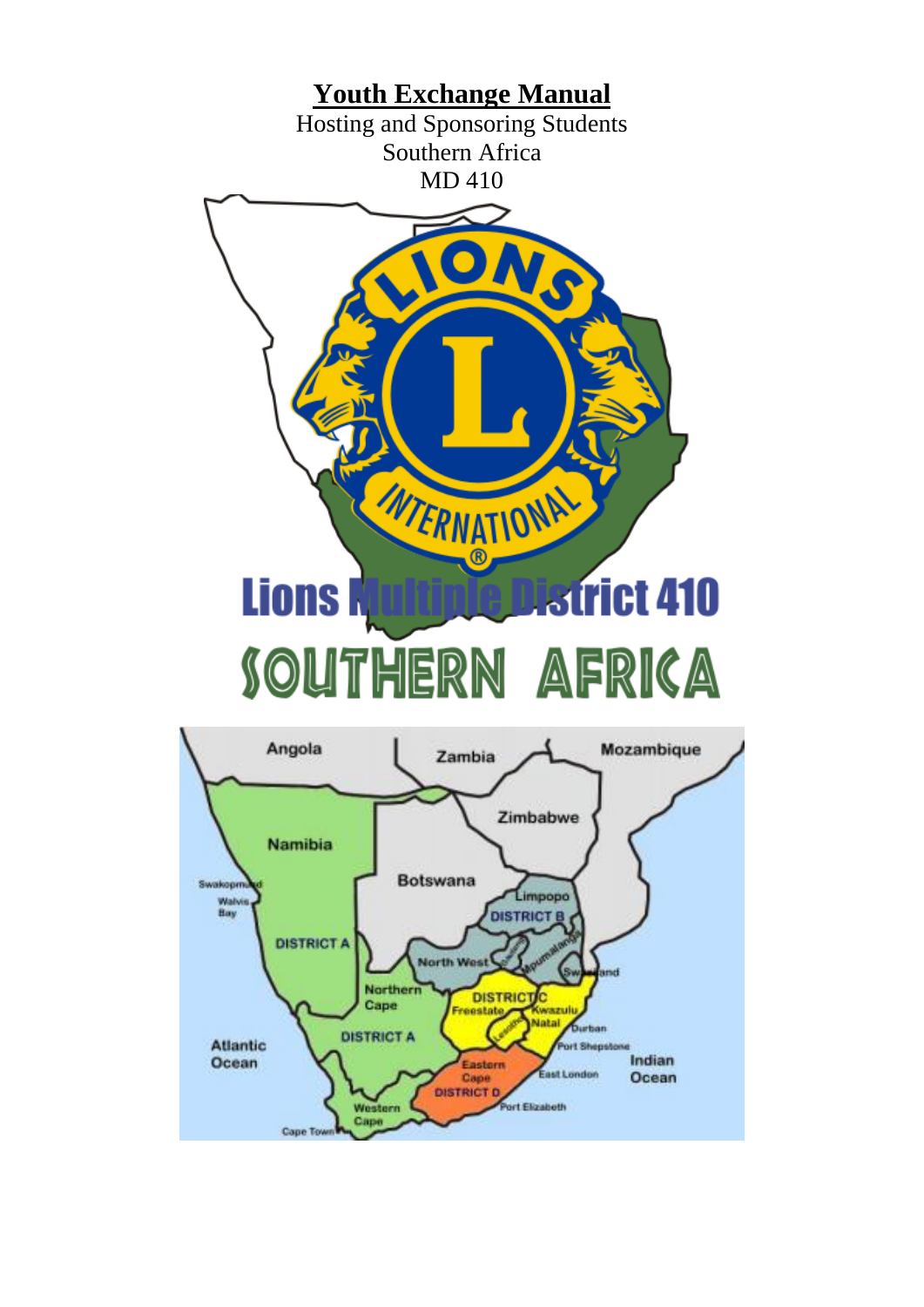# **Content**

| Additional Information: About Swaziland and Namibia 16 |  |
|--------------------------------------------------------|--|
|                                                        |  |
|                                                        |  |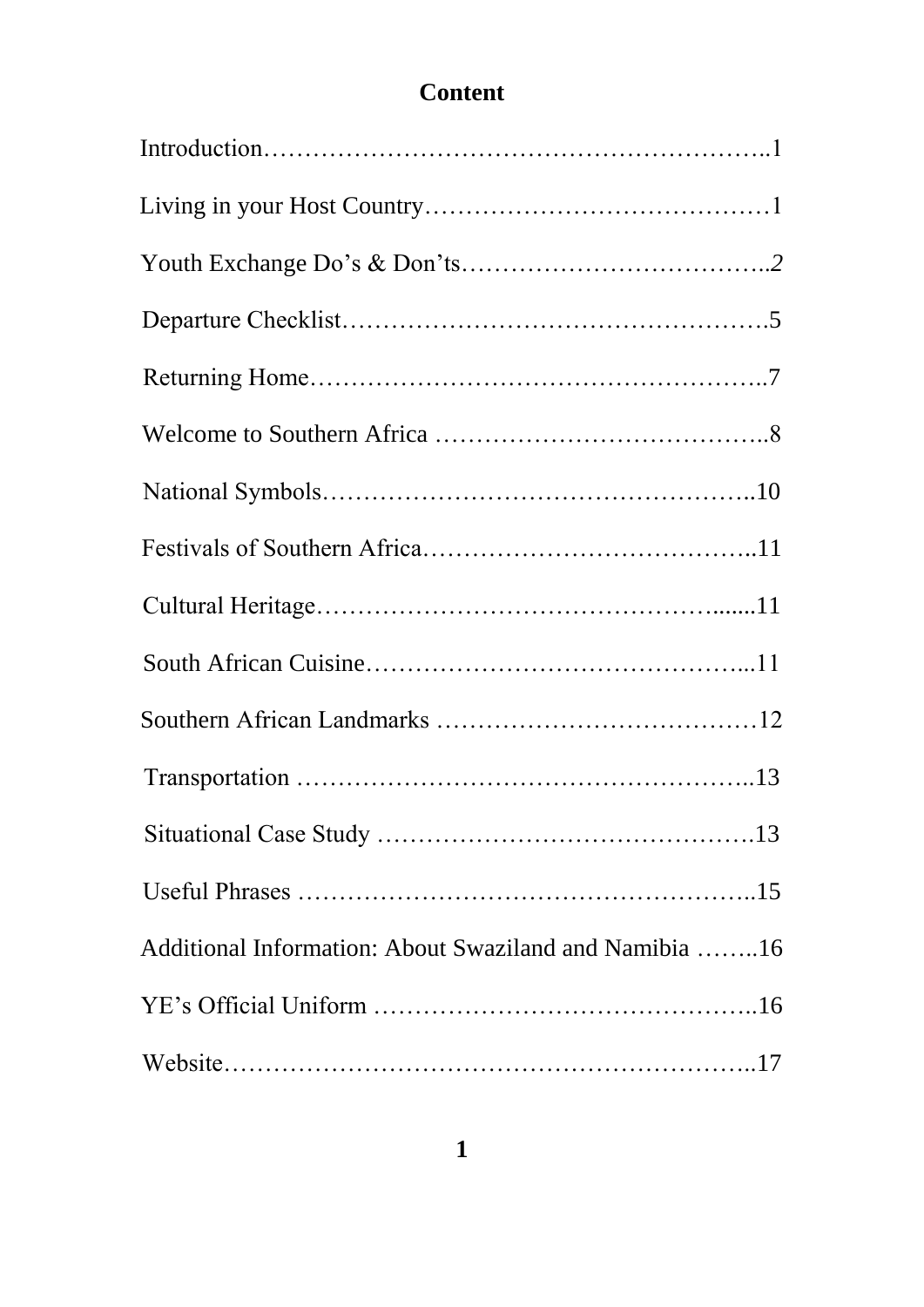# **INTRODUCTION**

This booklet is prepared for outgoing Southern African Students and for those Students visiting Southern Africa from other countries.

# **For Outgoing Students.**

The contents of this booklet, will be useful in guiding you throughout your stay in other countries whilst on the Lions Clubs International Youth Exchange program (YE Program), from your initial application until your return.

## **For Incoming Students.**

This booklet is prepared for your benefit.

The information is practical and easily adapted for use in our neighbouring countries. You are encouraged to read and understand the content of this booklet and refer to it whenever you need.

# **LIVING IN YOUR HOST COUNTRY**

## **Preparations**

It is advisable to study the country you will be visiting. Gather facts about your Host country such as the principal religions, geographical features and major cities.

This information can be obtained from your local library, news paper and magazine articles relating to the country as well as on the Internet.

Try and contact former YE Students who have travelled to the Host country or even people you may know that have lived there.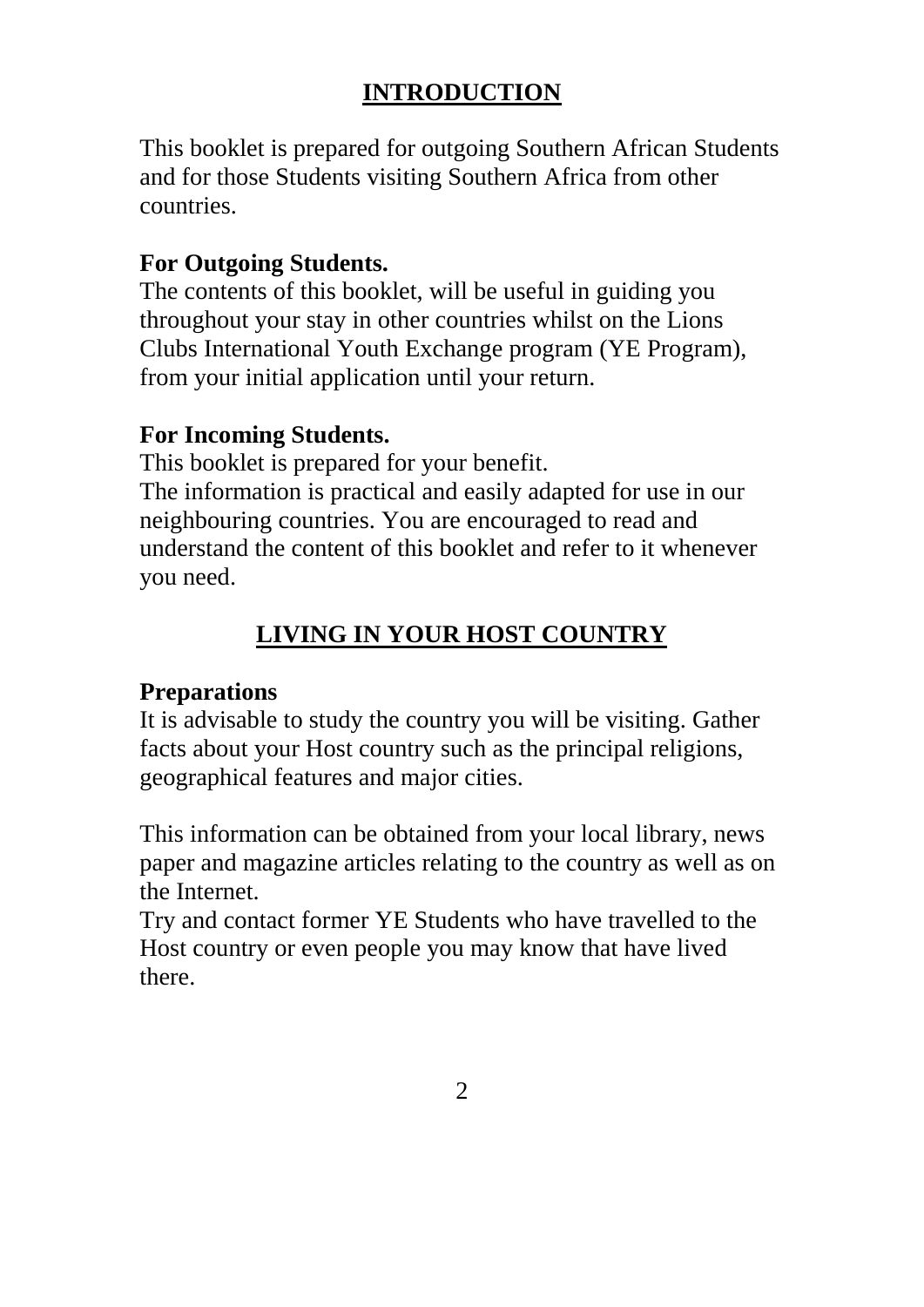## **Photographs**

Prepare some photographs of your own family to show your Host family. This also gives your Hosts an idea as to where you come from.

## **Gifts & Souvenirs**

You should take with you and small appreciation gift for each Host family, thanking them for their hospitality. Present this to them during your stay with them.

## **Correspondence with Host Family**

Enclose a letter with your application for your Host family. Once you have been advised of who your Hosts are, send them another letter telling them of how you are looking forward to be staying with them. This allows them to look forward to your stay as well.

## **Passports & Visas**

Remember to carry your passport, visa, travel documents and required health certificate, with you and keep them in a safe place at all times. It is safer to carry a Photostat of each item in case of loss or theft.

Report theft or loss of these items immediately to your Hosts and to a Lions Club nearest your Hosts as well to family at home. This is a serious matter.

# **YOUTH EXCHANGE DO'S & DON'T'S**

#### **Do's**

- 1. At all times, maintain team spirit to help one another.
- 2. Wear your country's uniform and nametag whenever you are invited to attend functions and gatherings organized by your host and/or the sponsoring Lion's Clubs. This also applies when you are transferring to another host family.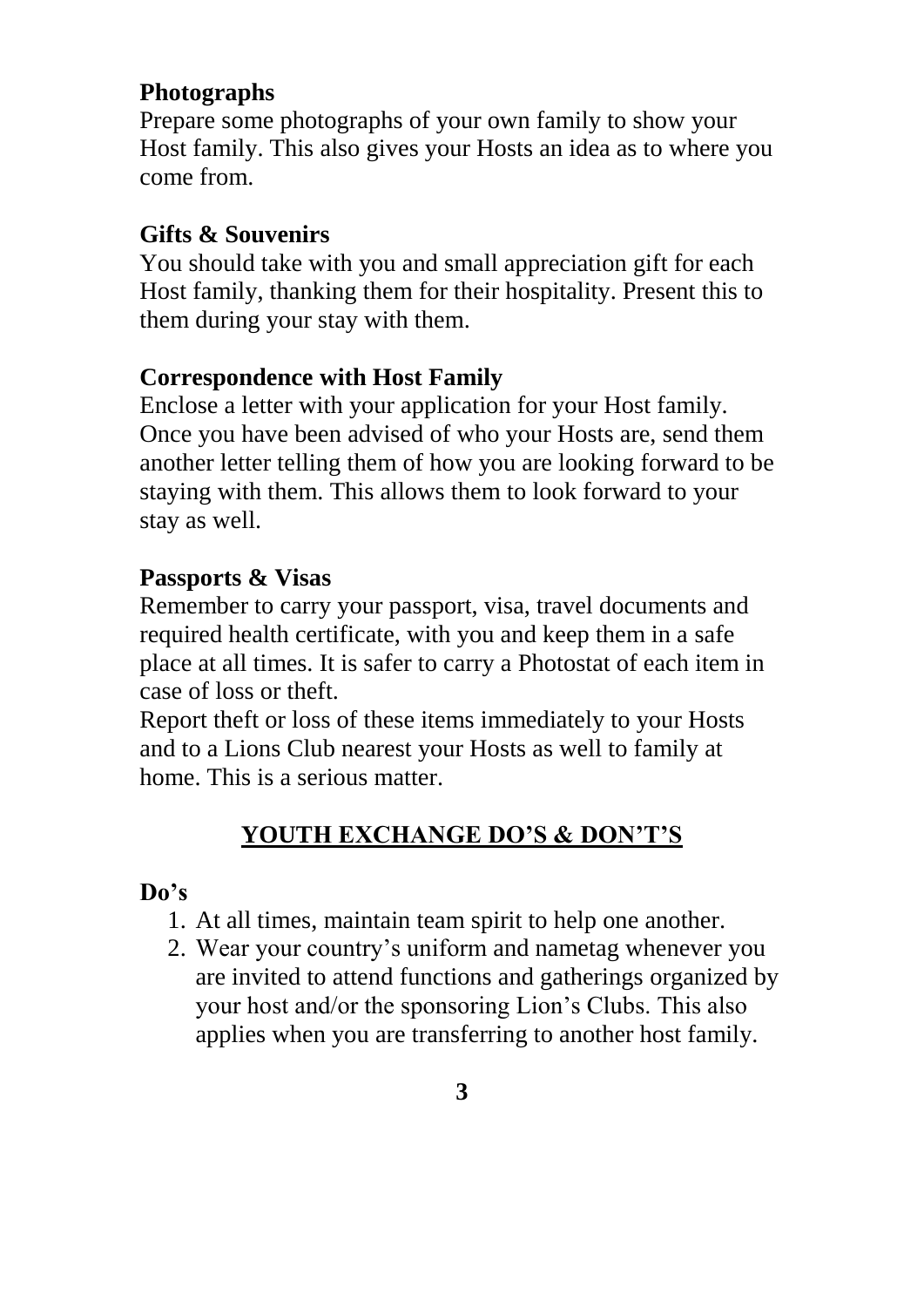- 3. Always arrive on time or earlier for all functions, especially when travelling.
- 4. Please be polite and courteous to your host and members of the Lions Club.
- 5. Please respect the culture and custom of the people and participate in activities arranged by your host families.
- 6. Please ask permission if you need to use the telephone to call home. If possible arrange for collect call.
- 7. Remind your host family to help reconfirm your air ticket at least 72 hours before departure time.
- 8. Pack according to weather. If you are travelling to a cold country, make sure to check how cold the temperature may be. Similarly, if you are visiting a tropical country, make sure to pack clothes that will help you keep cool.
- 9. Travel light bring along two or three sets of presentable clothing for official functions and a few changes of casual wear, a pair of sport shoes and sneakers.
- 10. If you have any personal problems, or if you feel sick, please inform your host family whenever possible.
- 11. At times of emergency, please report to your Group Leader about your situation whenever possible.
- 12. Always take and obey instructions from Group Leader.
- 13. Always keep a copy of the contact numbers of the Sponsoring Lions Club in South Africa, host parents and your Group Leaders with you in case of emergencies.
- 14. Please wear your complete YE uniform during official Lion's functions.

## **Don'ts**

- 1. Do not carry anything for strangers when you are approached, especially at the airport.
- 2. Do not split into groups in the airport, especially in busy airports.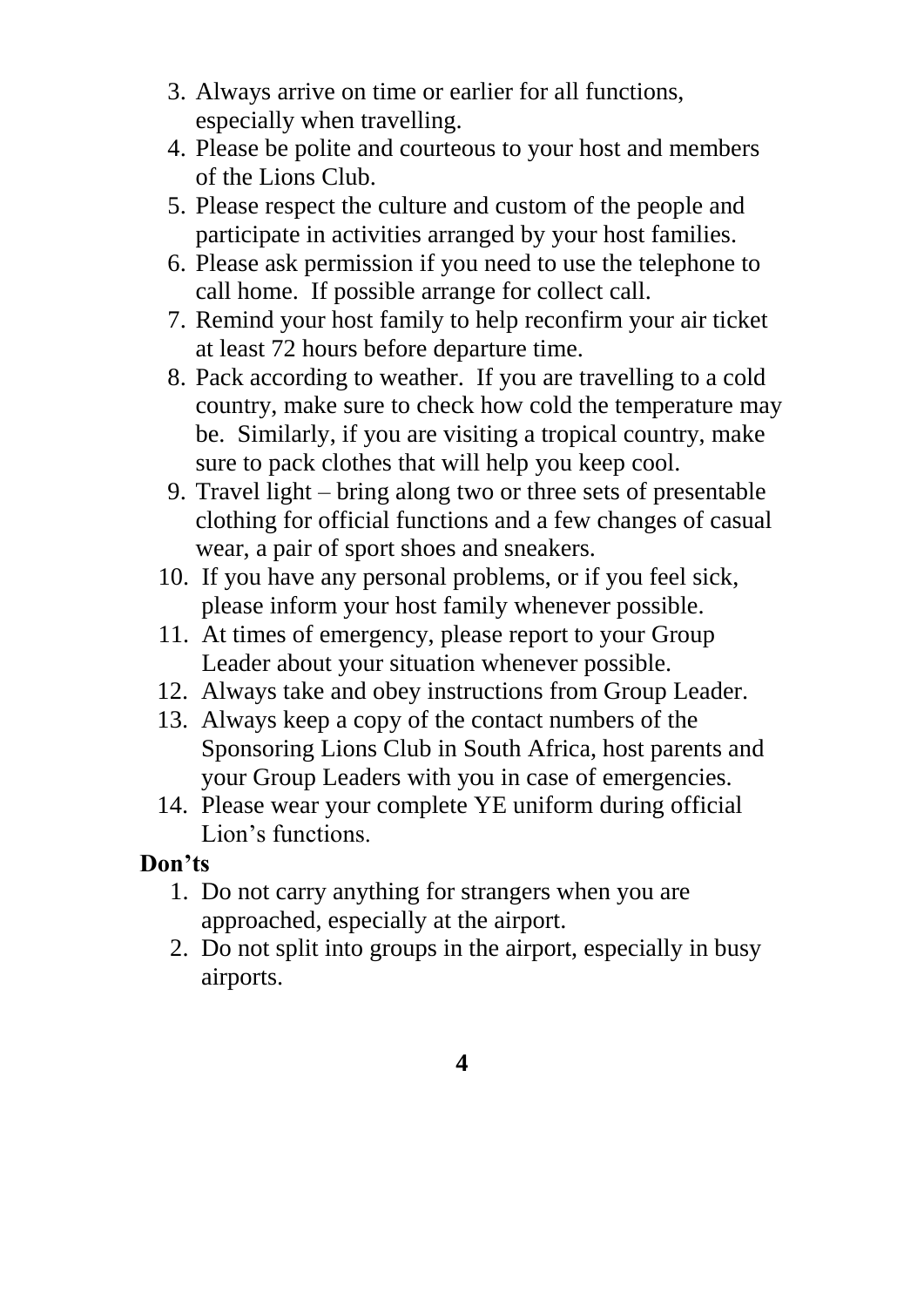- 3. Do not consume hard liquor or cigarettes even if offered by your host family.
- 4. Do not group together with fellow YE's from the same country when attending functions organized by hosting Lions Clubs. You should mix around with the local people.
- 5. Do not go about on your own if you can avoid it. Do not spend late nights with friends unless you are accompanied with you host family.
- 6. No extensions of stay are allowed.
- 7. Inter-visitation between your relative and/or friends (should you have any in your visiting country) is not permitted.
- 8. Do not sleep with anyone from the opposite sex in the same room.
- 9. Do not discuss any issues relating to politics, religious and other sensitive subjects.
- 10. No romance during the Youth Exchange program.
- 11. Do not use drugs.
- 12. Do not operate any form of motor vehicles during your period of stay. This is totally prohibited.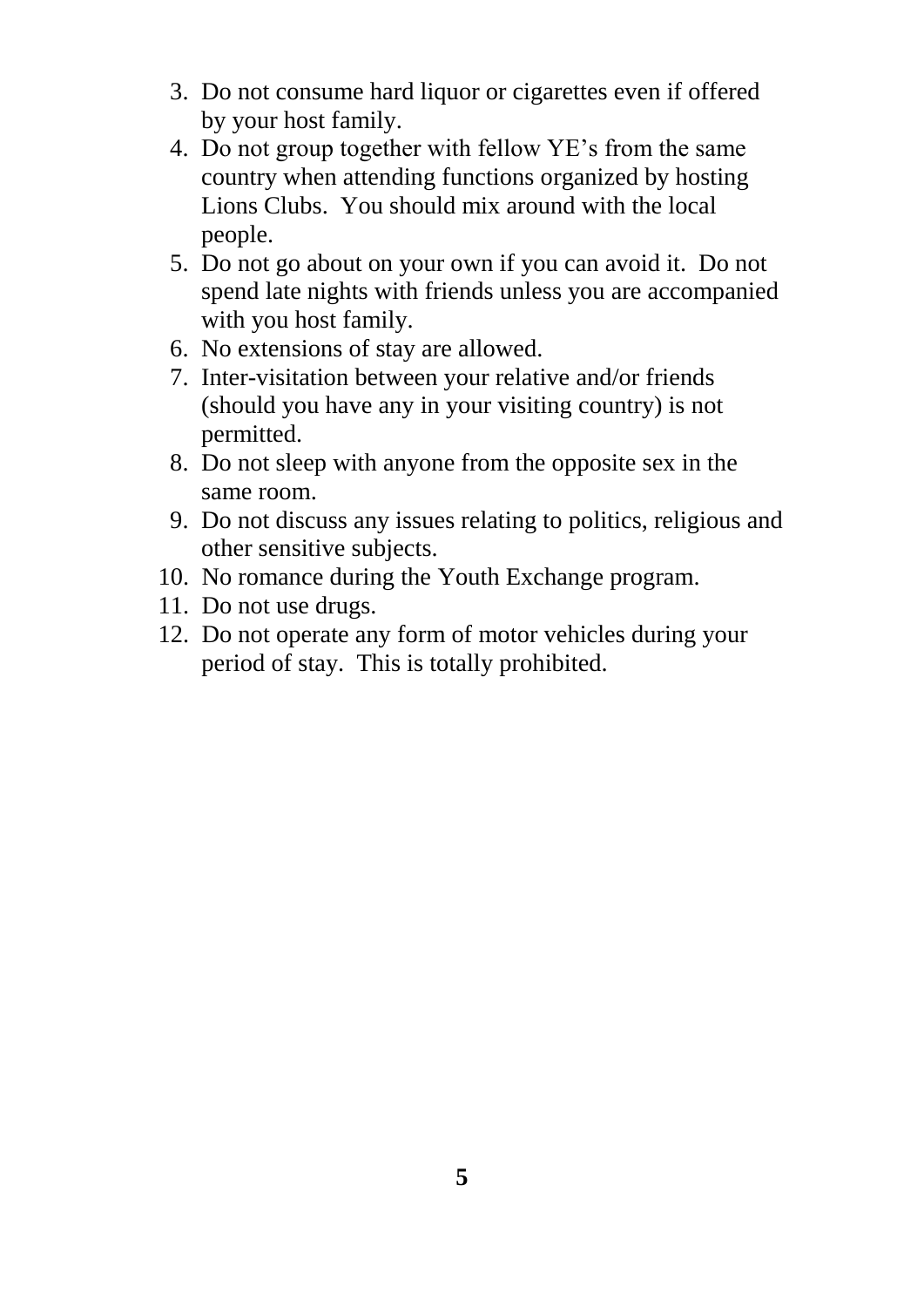# **DEPARTURE CHECKLIST**

In order to have a smooth send off for yourself, here are some things you should check a few days before departure date:

#### 1. **Confirm Your Departure Date:**

Before flying off to your host country, double check with your Group Leader again on your departure date. When flying home after your home stay, repeat the same with your host family too. This way, there will be no confusion or accidental missed flights.

#### 2. **Check Your Travelling Documents:**

Make sure you have your passport and ticket safely with you. Before you leave for the airport, check again that you have it with you and not locked inside your luggage.

#### 3. **Pack Early, Pack Smart:**

 Start packing 1-2 days before departure date. This way, if you find your luggage to be over the weight limit, you will still have time to repack. Pack light – do NOT bring your entire wardrobe of clothes, just necessary items. Plan your outfits and bring clothes that easily complement one another. Try bringing clothes that do not wrinkle easily. Roll your clothes – this helps to save space.

#### 4. **Know the Rules & Regulations:**

- \* You can only pack a luggage with a maximum weight limit of 20kg.
- You are only allowed 1 (ONE) hand luggage (maximum weight limit is 5kg.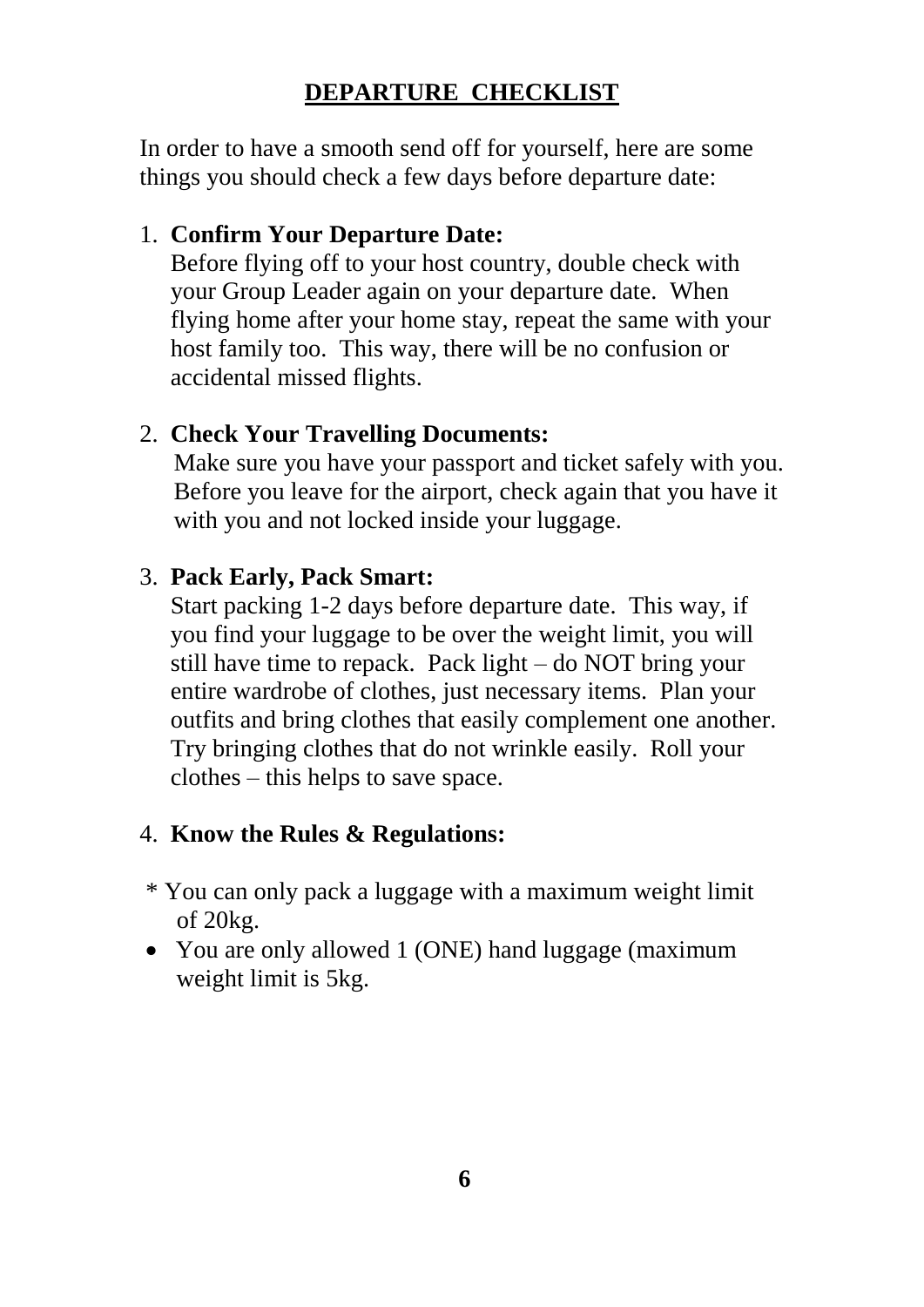- You are only allowed to carry liquids, aerosols and gels over the amount of 100 millilitres/grams per container. This includes:
	- Drinks
	- Cosmetics (e.g. liquid eyeliner, mascara, liquid foundation, lip gloss, cream blushers or cream foundations)
	- Creams and lotions
	- Perfumes
	- Oils
	- Gels (e.g. hair gel or shower gel)
	- Toothpastes
	- Sprays & pressurized containers (e.g. shaving foam & deodorants)
	- Food with high liquid content (e.g. jams, sauces, stews, syrups and pastes)
- All containers must fit in a clear, resealable plastic bag with maximum capacity no greater than 1 litre. (20cm x 20cm / 25cm x 15cm)
- \* Each passenger is only allowed 1 (ONE) plastic bag.

## 5. **Arrive at Airport Early:**

Before you fly off to your host country, you will be informed of the time of rendezvous with your group members at the airport. BE PUNCTUAL. If you can, be early. This is important, as the entire group must all fly together. Any delay on your part, will only serve to delay your ENTIRE group. This also applies when you are returning to your home country.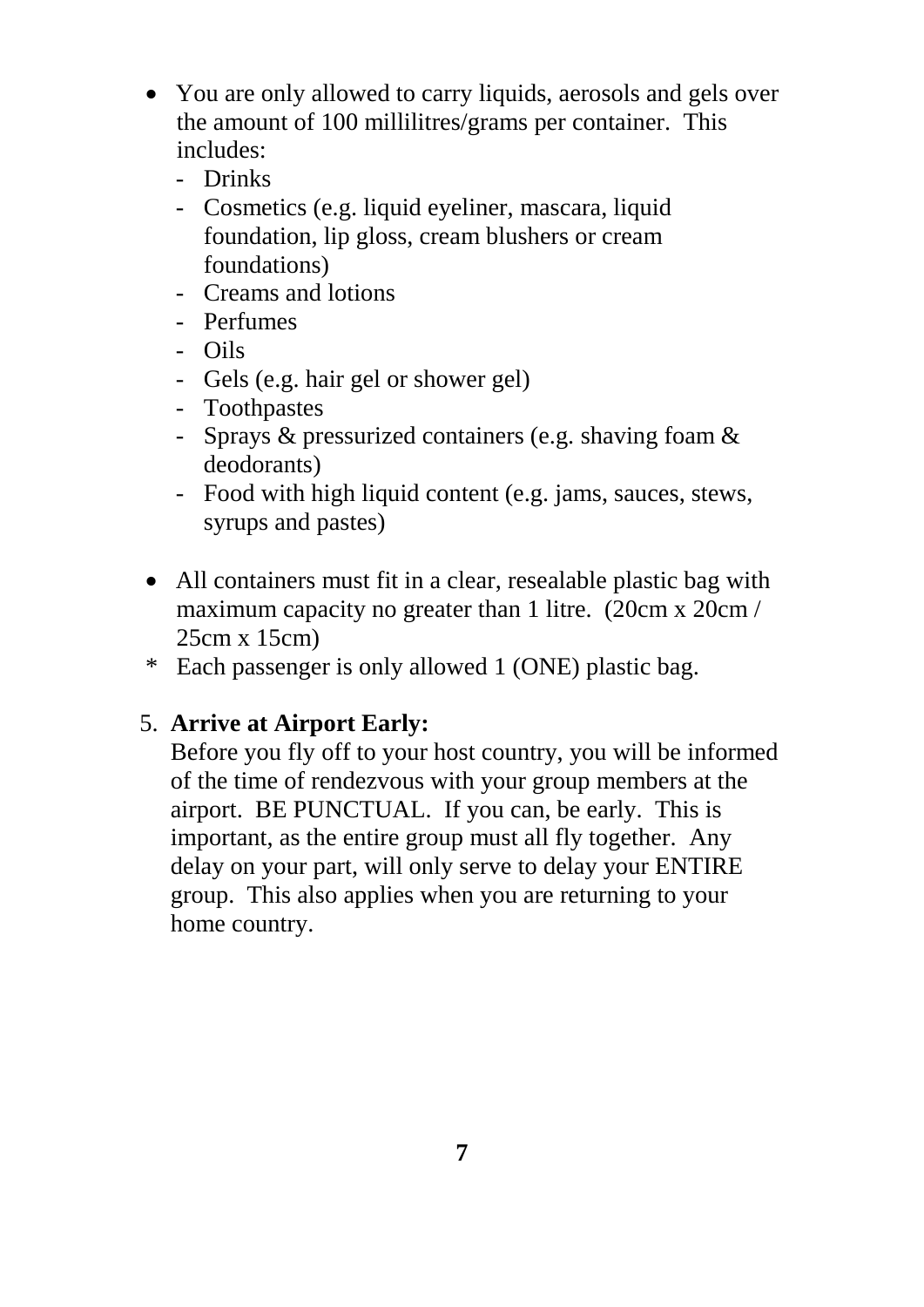# **RETURNING HOME**

## **Words of Thanks**

Telephone or write a note of thanks to your host family and those who have entertained you, especially if your host's hospitality has meant something to you and has been an extremely worthwhile experience.

### **Back Home**

After you have returned home, you may be invited to one of your sponsoring Lions Club meetings to speak about your experiences during the exchange period. You may be asked to write a report on you visit and perhaps assist the Youth Exchange Chairperson in briefing other youth exchange students in the future.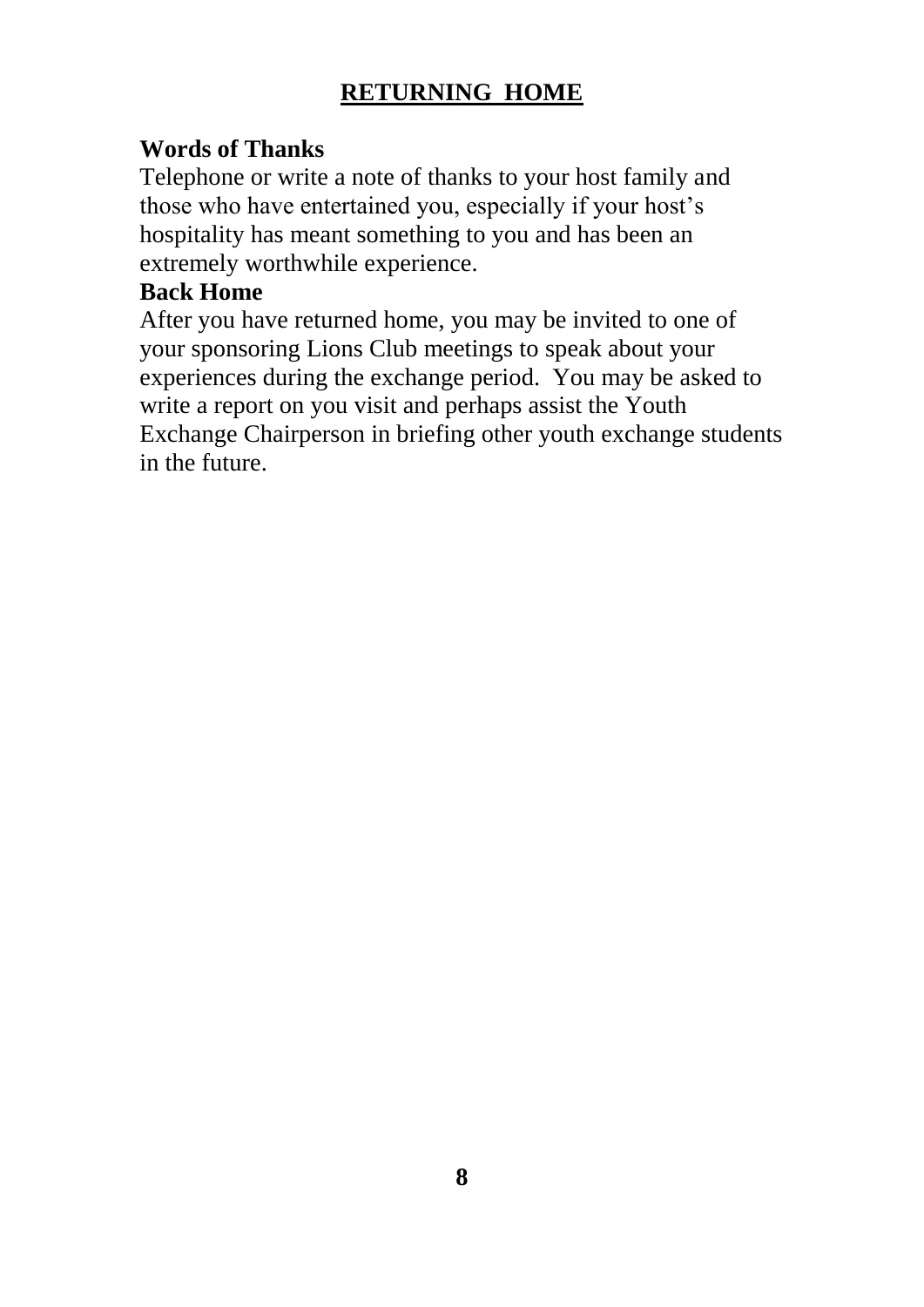# **WELCOME TO SOUTH AFRICA**

South Africa is a beautiful and diverse country covering 1,219,912 sq km with a coastline of 2,955 km with 11 official languages. It consists of nine provinces and is a non-aligned state and a member of; the United Nations, the Commonwealth, the South African Development Community (SADC), THE African Union and the Non Aligned Movement. To make your stay in South Africa easier and a pleasant one, it will be necessary for you to have certain knowledge of Southern Africa. (The Country's people and their way of life.) For this reason, we have included in the following pages various practical information such as table manners, Southern African homes, appropriate gifts etc.

## **Geographical Considerations**

Southern Africa is made up of seven biomes (a collection of plant and animal species that survive in a broadly defined geographical area).

Savannah Biome

The largest biome in Southern Africa covers most of the western and northern regions, the Lowveld and the Kruger National Park and extends into northern KwaZulu-Natal. Savannahs occur in various forms – woodland, bushveld and shrubveld – but all have grass cover at ground level. Grassland Biome

This is mainly in the Highveld and in parts of KwaZulu-Natal and the Eastern Cape. There are two distinct categories of grasses: sweet grass with less fibre content but more palatable to wildlife and livestock and sour grass with high fibre content but less palatable to grazers.

#### Forest Biome

This is the smallest biome and is found in patches along the Garden Route, parts of KwaZulu-Natal and in the Lowveld.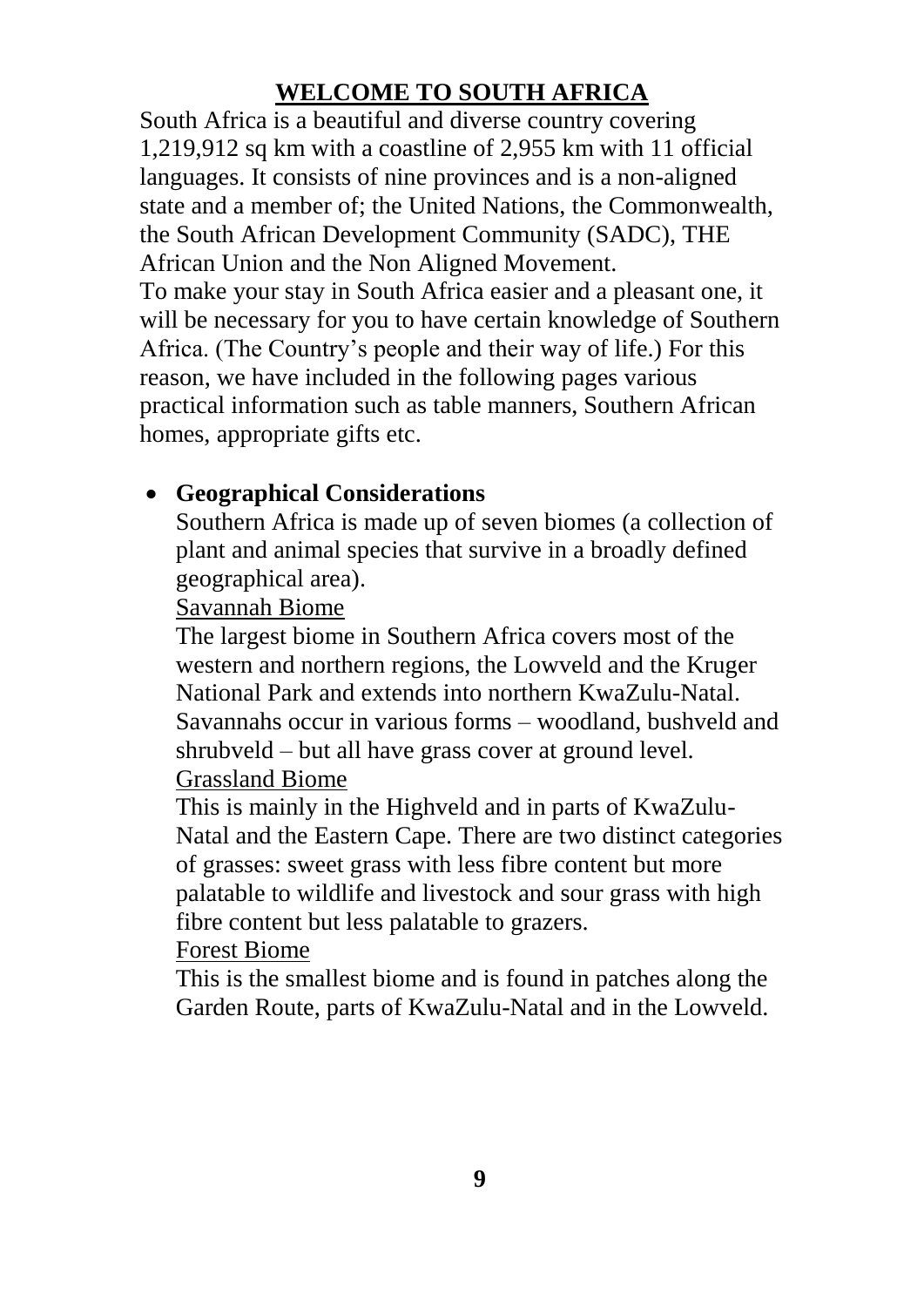These forests occur in mainly high rainfall areas from sea level to mid-altitude. These are characterised by canopy cover with different vegetation below.

Fynbos Biome

This is the main part of the Cape Floral Kingdom. It stretches from the Western Cape towards Port Elizabeth. Fynbos, a tough, leathery leafed plant is endemic. Succulent Karoo Biome

This occurs in the flat, arid plains north of the Cape Fold Mountains, rainfall is low and there is a rich diversity of plants, some of which are rare and threatened species. The vegetation is dominated by dwarf succulent shrubs.

Nama Karoo Biome

This is a large grassy shrubveld biome covering most parts of the Great Karoo, between the altitudes of 500m to 2000m. Desert Biome

This is found in the harsh semi desert along the Orange River. Summer rains are scarce therefore vegetation is sparse and is dominated by annual grasses and succulent shrubs.

# **Climate (Temperature)**

Three distinct climatic patterns occur in different parts of Southern Africa. These are influenced by latitude, topography and the major currents in the two surrounding oceans, the Atlantic and Indian oceans.

Cape Town and the western and southern regions of the Cape have cold wet winters (average 11 degrees C) and warm sunny summers (average 22 degrees C).

Durban and the eastern coastal strip have a subtropical climate with rain falling throughout the year. Summers are hot and humid (average 25 degrees C) with mild winters (average 17 degrees C).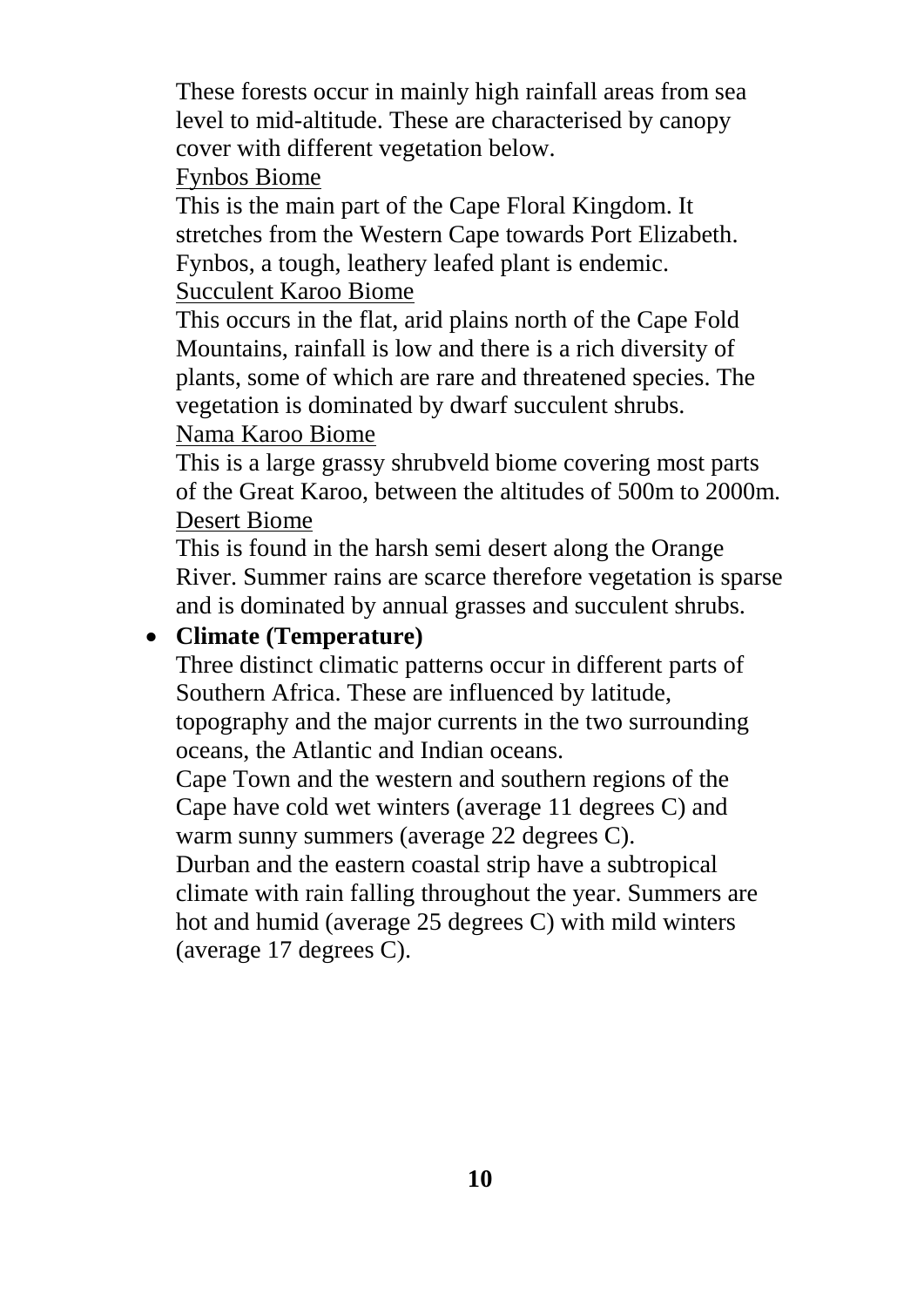Johannesburg and most of the higher altitudes have a temperate climate. Dry and cool winters (average 10 degrees C) with wet and warm summers (average 22 degrees C).

# **Capital City**

There are three; Pretoria – Administrative capital – the de facto capital Cape Town – Legislative capital Bloemfontein – Judicial capital There are however other principal cities; Johannesburg, Soweto, Durban, Port Elizabeth and East London.

 **Population (as at 2009)** Approximately 51 million App. 40 million Black, 5 million White/European, 4.5 million Coloured and 1.5 million Indian/Asian.

# **Official Religion**

Christianity (80%) although there are others too; Islamic (1.5%), Hindu (1.2%) and Traditional (15%).

# **Official Language**

English, however there are 11 official languages; English, Afrikaans, isiNdebele, isiXhosa, isiZulu, Sepedi, Sesotho, Setswana, siSwati, Tshivenda and Xitsonga.

# **Currency**

South African Rand; R1 = 100 cents.

# **National Symbols – Anthem, Flag and Motto**

The national anthem is a combination of *Nkosi Sikeleli'iAfrika* and the old pre 1994 anthem *Die Stem* and the *Call of South Africa.*

The national flag was implemented in 1994 and the design shows a V form flowing into a horizontal band, symbolic of a diverse society converging onto a single path to unity. The national motto is "Unity in Diversity"

National symbols are;

Flower – the King Protea (Protea cynaroides) Fish – the Galjoen or Damba (Coracinus capensis)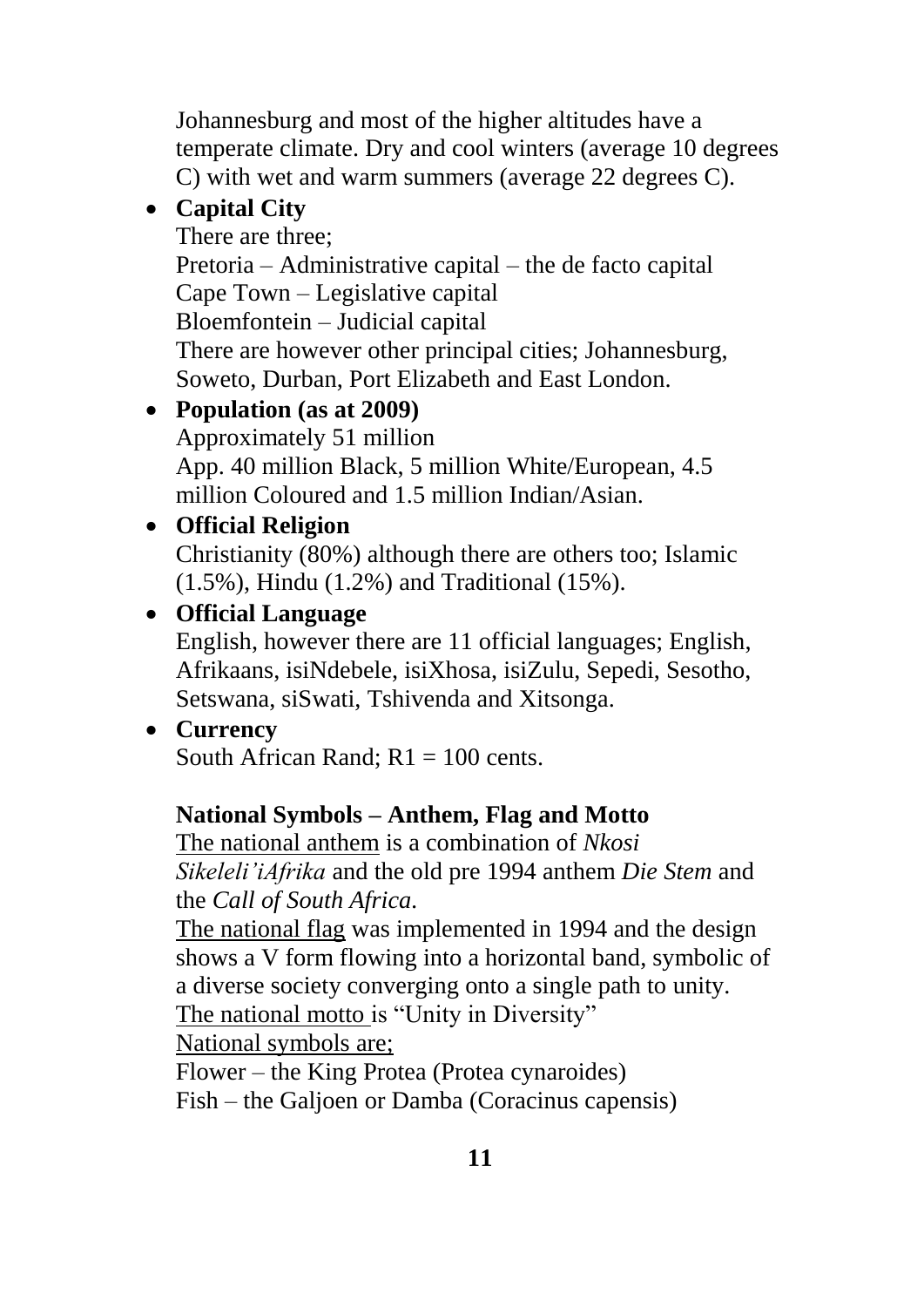Bird – the Blue Crane (Anthropoides paradisia) Animal – the Springbok (Antidorcas marsupialis) Tree – the Yellowwood (Podocarpus latifolius)

#### **FESTIVALS IN SOUTH AFRICA**

Due to the diversity of our nation, there are many different culturistic festivals held. However, the three main festivals are Christmas (Christians) where Church services are held in all the centres to celebrate the birth of Christ; Deepavali (Hindu's) known as the "festival of lights" to celebrate the triumph of good over evil and then Ramadaan (Muslims) which encompasses the act of fasting and paying alms tax (zakat) which are tenets of Islam.

### **CULTURAL HERITAGE**

There are so many varied cultures, colours and creeds in South Africa. Only since the early 1990's have different culture groups begun mixing and most citizens are now comfortable with the multicultural nature of South Africa. New cross-cultural systems are emerging which tend to embrace much of the modern Westernised world. This has hastened and diluted the traditional cultural lifestyles of the rural population.

Never the less, you will find the business people or the community locals are very friendly and welcoming.

### **SOUTH AFRICAN CUISINE**

Once again here, with the different cultures, there are many different favourite meals that you can enjoy.

The typical meal in South Africa is a meat Braai (barbecue) over a charcoal fire with steamed stiff white maize meal (pap) with a tomatoe and onion sauce.

Food, like a stew, with meat and vegetables is sometimes also cooked in a three legged round pot over a charcoal fire.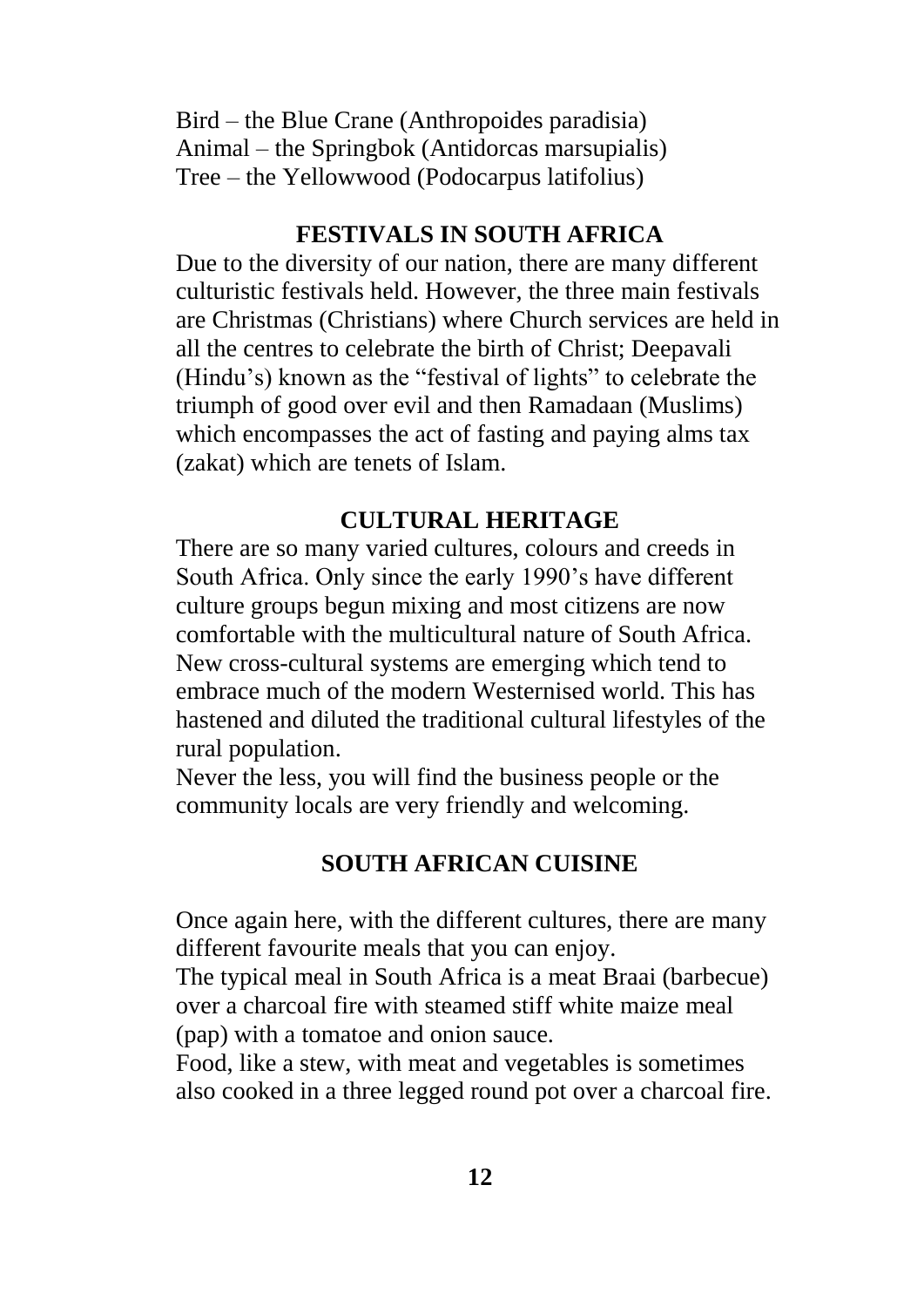The other popular meal is roast meat and vegetables. Bobotie, typical Cape food is based on rice, mince meat, stewed fruit and spices. This is a very filling nutritious meal. Bunnychows are half loaves of bread filled with a curried stew.

These meals can also be cooked without meat, for vegetarians.

Locals in some areas also braai (barbecue) fish.

There are also meals from other countries that are eaten here and many different restaurants with different cuisines too.

## **SOUTH AFRICAN LANDMARKS**

Landmarks are places of interest and should be visited if time allows. There are beautiful mountains, game reserves, buildings, battlefields, traditional cultural structures, beaches, aquariums, the list is endless. Your Hosts will normally take you to these places. There may be a fee to pay, however, it is really worth seeing.

Some places that can be suggested are;

Kruger National Park in the Mpumalanga area, as well as the Bourke's luck potholes and Three Rondavels.

The Union Buildings (Government offices) in Pretoria, Gauteng. The Pretoria Zoo and old architectural buildings in Pretoria.

The Nelson Mandela Bridge in Johannesburg, the Johannesburg Zoo, the Planetarium and other places of interest that hosts will love to show you.

Table Mountain in Cape Town is another famous landmark. Likewise the Drakensberg Mountains in KwaZulu-Natal is just as famous.

There is such a diverse array of landmarks in our country that one could write a book on them. When touring South Africa, ask your Hosts or the local inhabitants for significant landmarks in the area.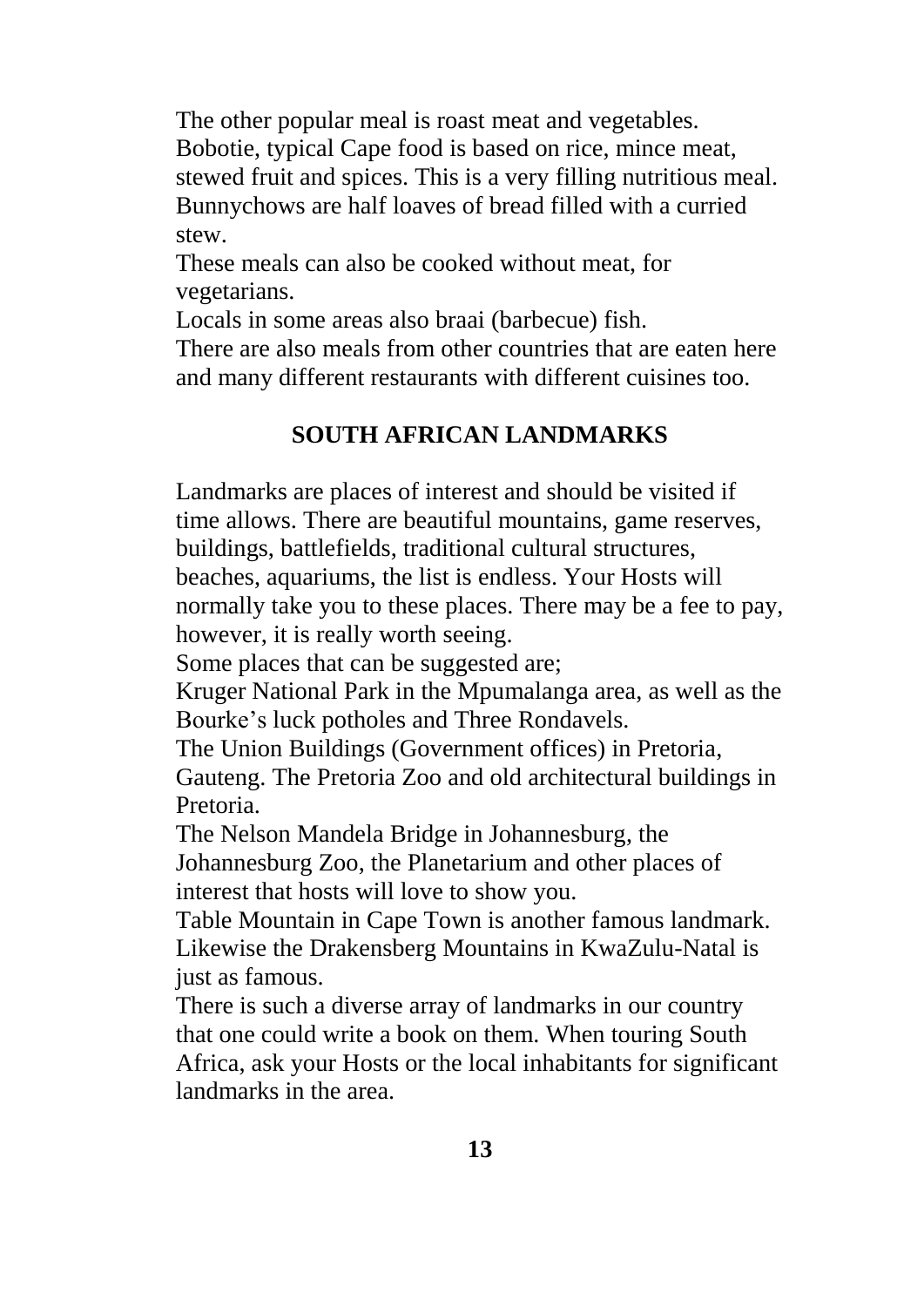# **TRANSPORTATION**

One can travel South Africa by rail, air and road quite safely. Travelling by road you can either do it by luxury bus or hired car.

Commuters can also take a risky drive in our notorious Taxi's.

Travelling by road helps you see more of the country at your own pace.

Train travel is also a good way of seeing the country,

especially on our more expensive private rail systems.

Air travel is mainly to fly between the big centres in South Africa.

# **SITUATIONAL CASE STUDY**

Home Hosting means that you stay with a family in their home and actually you become part of the family and you are not a guest. Something's may happen during your stay and here are some suggested solutions:

# **Nobody comes to meet you at the Airport**

Try calling your Host family and inform them of your arrival. Should you not be able to contact them, phone the Lions in charge, names and numbers are at the back of this manual.

## **Problems with Meal**

Some families eat meals at different times of the day. Should you feel that you cannot fit into their schedule, then politely, let your Hosts know.

*Certainly you must let your Hosts know of your dietary needs, e.g. Diabetic, Vegetarian and Allergies.*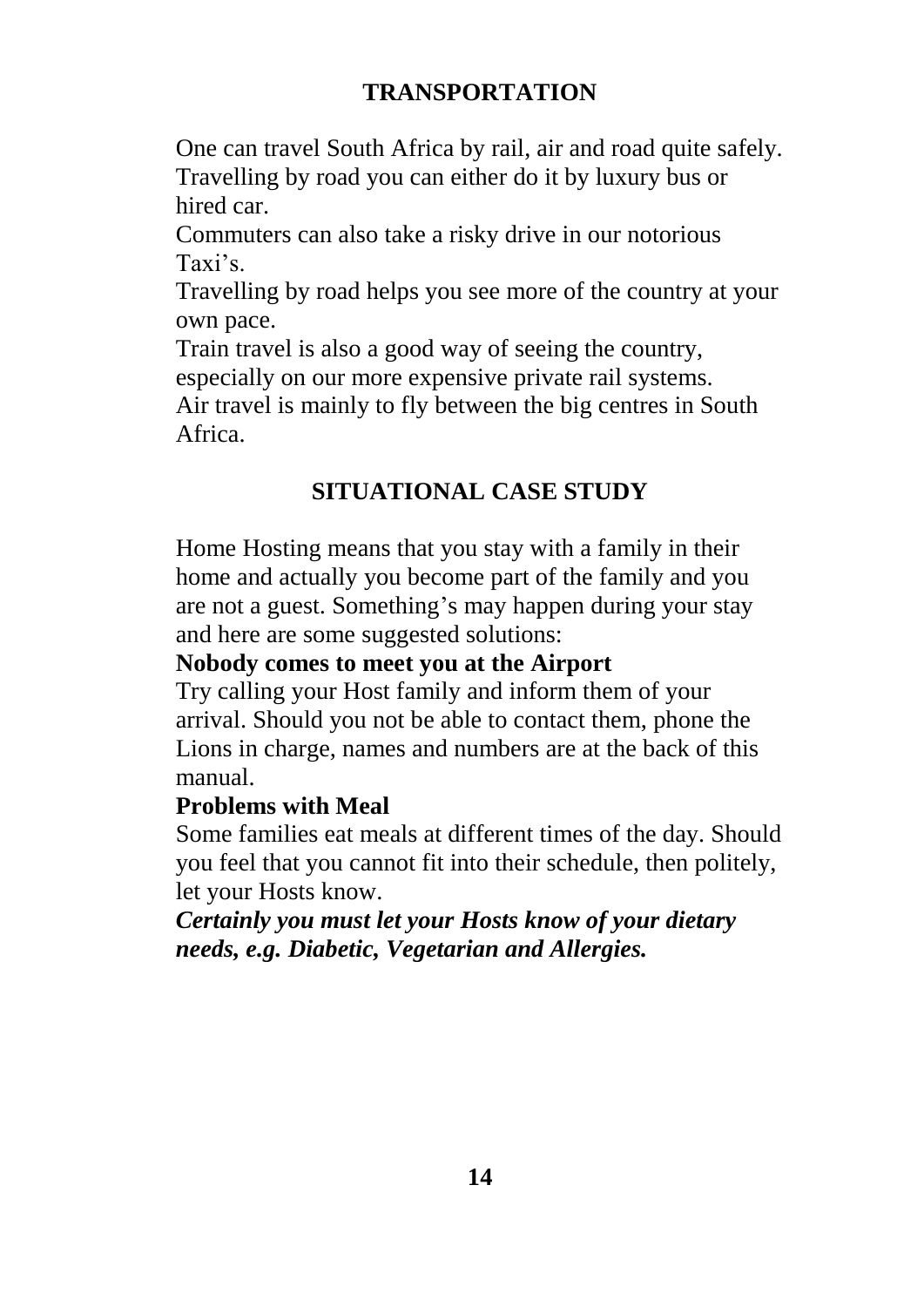# **Host family lives in rural area with no transport to the city**

Living with Hosts, you must understand that living in a rural area is a fantastic way of learning a lot of the culture and traditions of a new country. These ways of life are lost in the cities, so make the most of it.

## **Staying with a Host Brother/Sister**

Get used to living with Hosts children as you can learn from them and you can teach them about your country and culture. If the children are disruptive or troublesome, let your Hosts know.

#### **Hosts work all day**

While at your Hosts home, be useful and do some household chores or read literature about your Host country.

#### **Host family does not do your laundry**

Ask your Hosts as to how to use their appliances or where the closest laundry is. Be sure though to take care of your own laundry.

## **Host family requests or expects you to do household chores**

Remember that as a member of the Host family you must do your share. However, you are not their servant.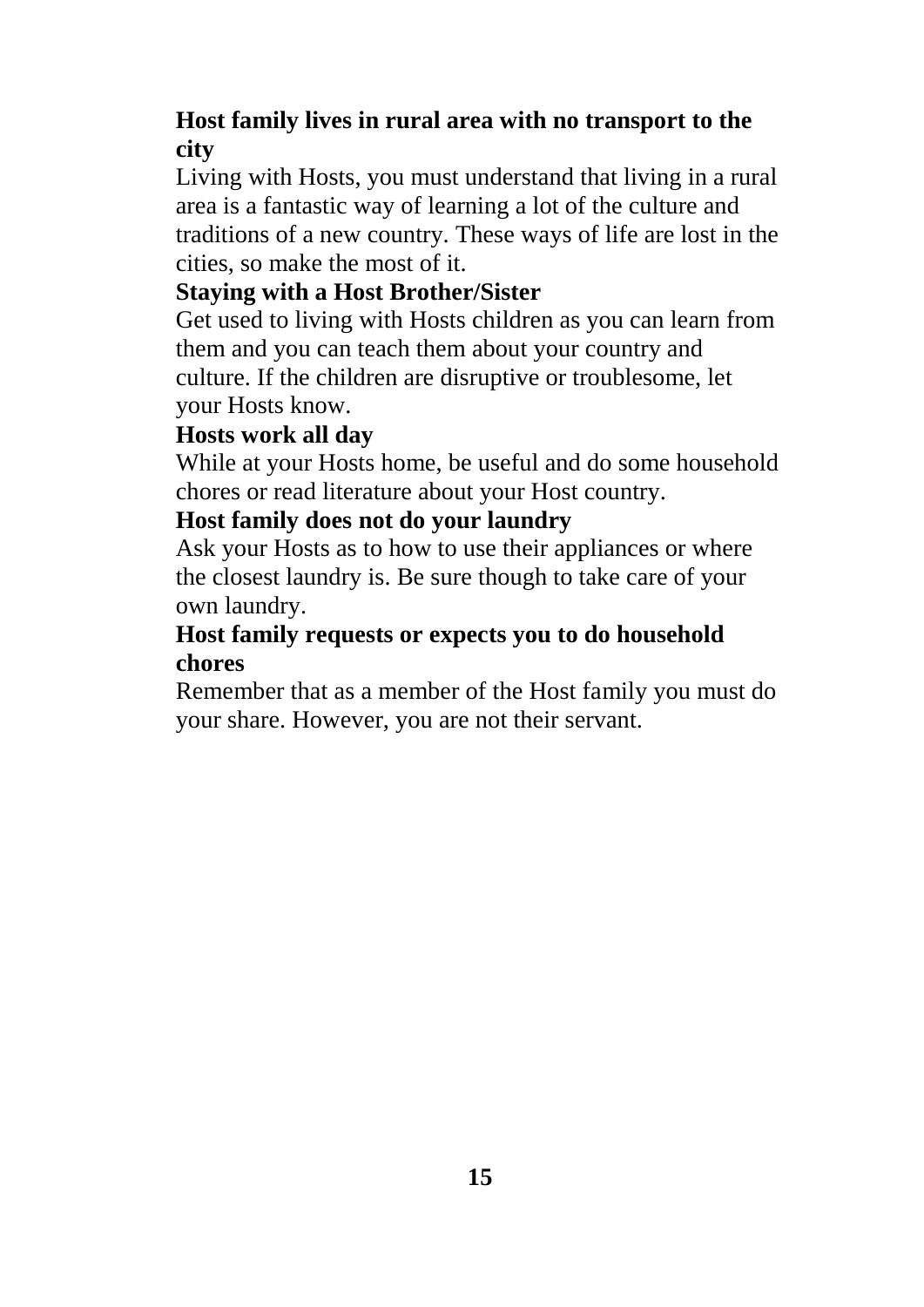# **USEFUL PHRASES**

| <b>ENGLISH</b>      | <b>AFRIKAANS</b>    | <b>ZULU</b>        |
|---------------------|---------------------|--------------------|
|                     |                     |                    |
| Hello               | Hallo/Goeiedag      | Sawubona           |
| How are you?        | Hoe gaan dit met    | Unjani?            |
|                     | jou?                |                    |
| What is your name?  | Wat is jou naam?    | Ungubani igama     |
|                     |                     | lakho?             |
| Do you speak        | Praat jy Engels?    | Ukhuluma isiNgesi? |
| English?            |                     |                    |
| Can you please help | Kan jy my help,     | Ungangisiza?       |
| me?                 | asseblief?          |                    |
| Thank you           | Dankie              | Ngiyabonga         |
| Yes/No              | Ja/Nee              | Yebo/Cha           |
| Goodbye (to the one | <b>Totsiens</b>     | Hamba kahle        |
| going)              |                     |                    |
| Goodbye (to the one | <b>Totsiens</b>     | Sala kahle         |
| staying)            |                     |                    |
| No, I don't use     | Nee, ek gebruik nie | Cha,               |
| drugs               | dwelms nie          | angizisebenzisi    |
|                     |                     | izidakamizwa       |

While people in most rural areas will understand you, even if very basically, if you speak English, it is always beneficial to be able, at least, to greet the local people in their own language.

These are just some words and phrases that should make your stay more pleasurable.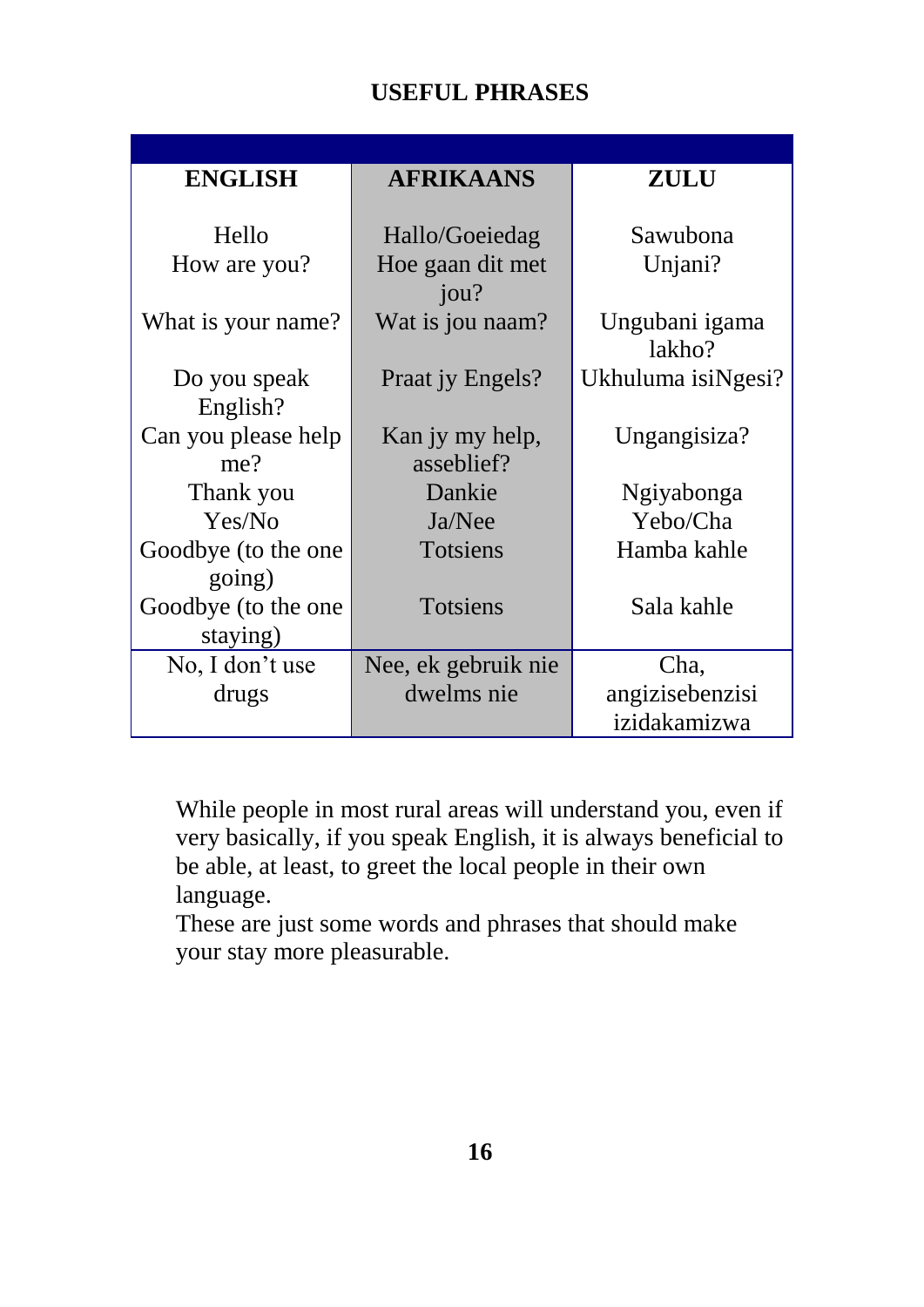# **Namibia and Swaziland**

These two countries also make up part of our Multiple District and part of the Southern Africa profile. The weather patterns, lifestyles, some cultures, language and currencies are very similar to the South African way of life. Passports are needed to enter and exit these countries.

## **Southern African Official Youth Exchangees Uniform**

This is a windbreaker with;

The Lions International Youth Exchange emblem, Multiple District 410 – embroidered on the wearer's chest, front left,

The three official flags embroidered on the wearers left sleeve (one above the other),

The Students name and surname embroidered onto the wearers front right chest.

Students are requested to wear it at all times especially when arriving at the Airports and at official functions.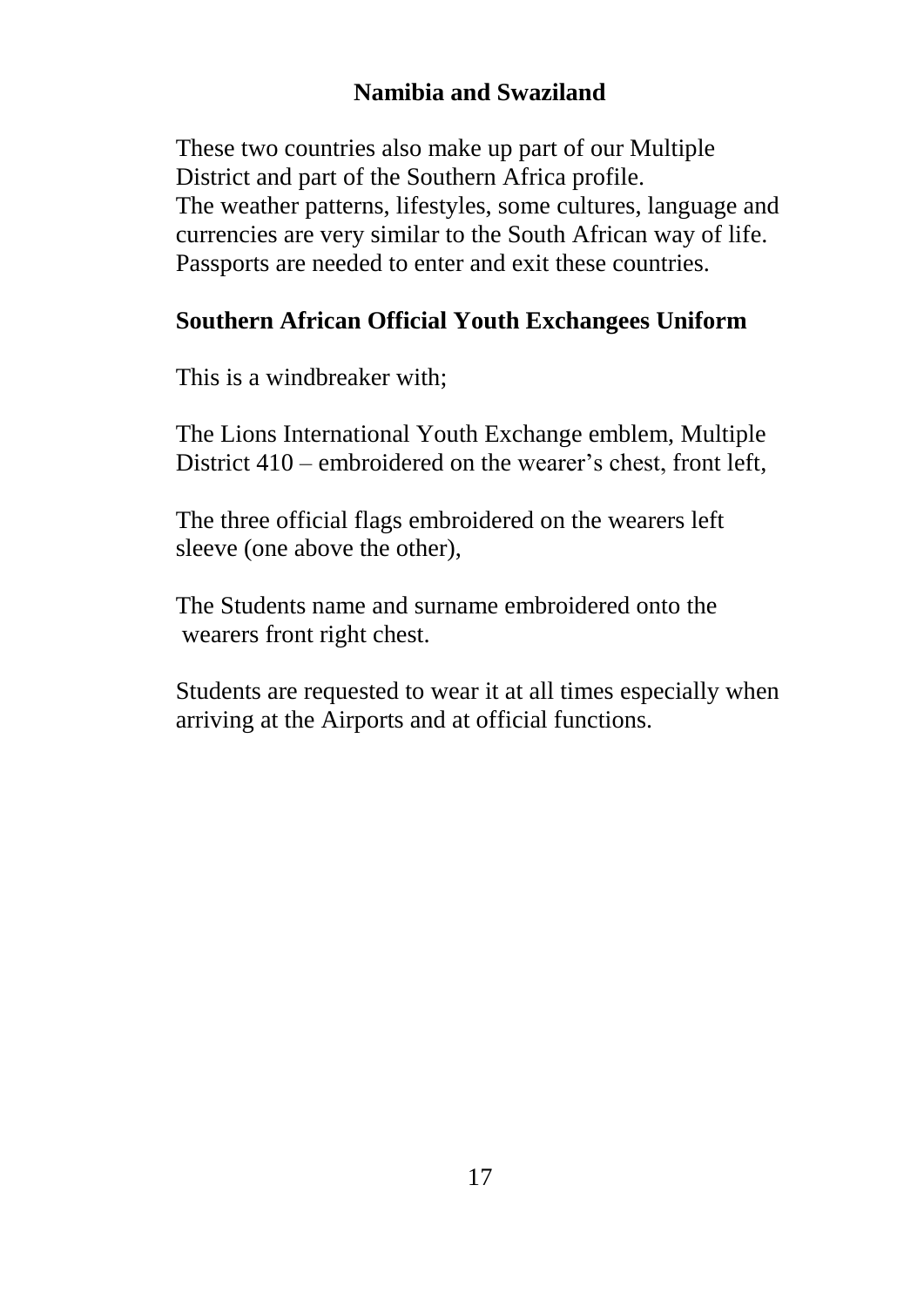### WEBSITES

Multiple District 410 : [www.lionnet.org.za](http://www.lionnet.org.za/) District 410-A : [http://lionsdist410a.lionnet.org.za](http://lionsdist410a.lionnet.org.za/) District 410-B : [http://district410b.lionnet.org.za](http://district410b.lionnet.org.za/) District 410-C : [http://lionsdist410c.lionnet.org.za](http://lionsdist410c.lionnet.org.za/) District 410-D : [http://district410d.lionnet.org.za](http://district410d.lionnet.org.za/)

## **Lions Contact persons in MD 410 South Africa**

Youth Exchange Chairperson – Southern Africa PDG Paul Brauteseth [acornpaul@vodamail.co.za](mailto:acornpaul@vodamail.co.za) Cell +27 82 553 4745

Youth Exchange District A – Western Cape + Namibia DC Marquerite Alheit [m.alheit@allhide.com](mailto:m.alheit@allhide.com) Cell +27 84 233 3400

Youth Exchange District B – Gauteng, Mpumulanga + Swaziland DC Marian Ceronio-Duxbury [marian.ceronio-duxbury@kpmg.co.za](mailto:marian.ceronio-duxbury@kpmg.co.za) Cell +27 82 852 4454

Youth Exchange District C – Free State + KwaZulu-Natal DC Alec Collier [acollier@telkomsa.net](mailto:acollier@telkomsa.net) Cell +27 84 729 1990

Youth Exchange District D – Eastern Cape DC Robert De Lange [robdel@iafrica.com](mailto:robdel@iafrica.com) Cell +27 82 366 8232